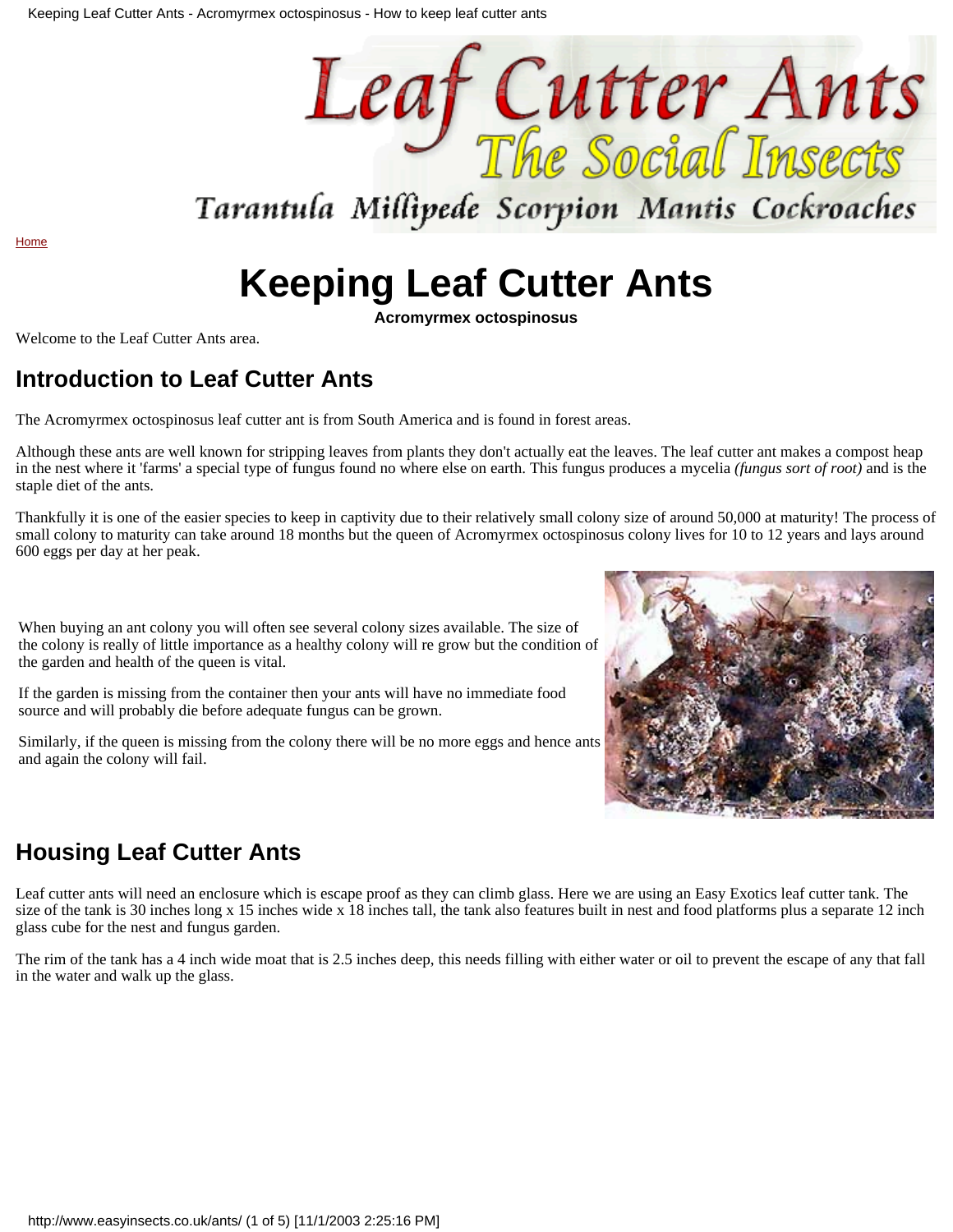#### Keeping Leaf Cutter Ants - Acromyrmex octospinosus - How to keep leaf cutter ants



The complete kit includes just a few items

- Leaf Cutter Tank
- 12 inch nest cube
- 150w Aquarium Heater
- Thermometer/hygrometer
- Ant Colony
- A stick

#### **[Ants are available HERE](http://www.easyexotics.co.uk/store/customer/home.php?cat=23)**



The first thing to do is to fill the nesting chamber with soil, a good mix would be John Innes compost number 1 mixed with sphagnum peat 50/50.

Make sure the compost you use does not contain any fungicides as this will prevent the right fungus growing.



Once the nesting tank is full you need to create a well in the centre, this should be about the size of an orange.

This depression is where you will be putting the existing fungus garden, you need not cover the garden as the ants will do that on their own.

You can now place the filled nesting tank on to one of the glass platforms in the tank, use the one furthest away from your electric socket.



http://www.easyinsects.co.uk/ants/ (2 of 5) [11/1/2003 2:25:16 PM]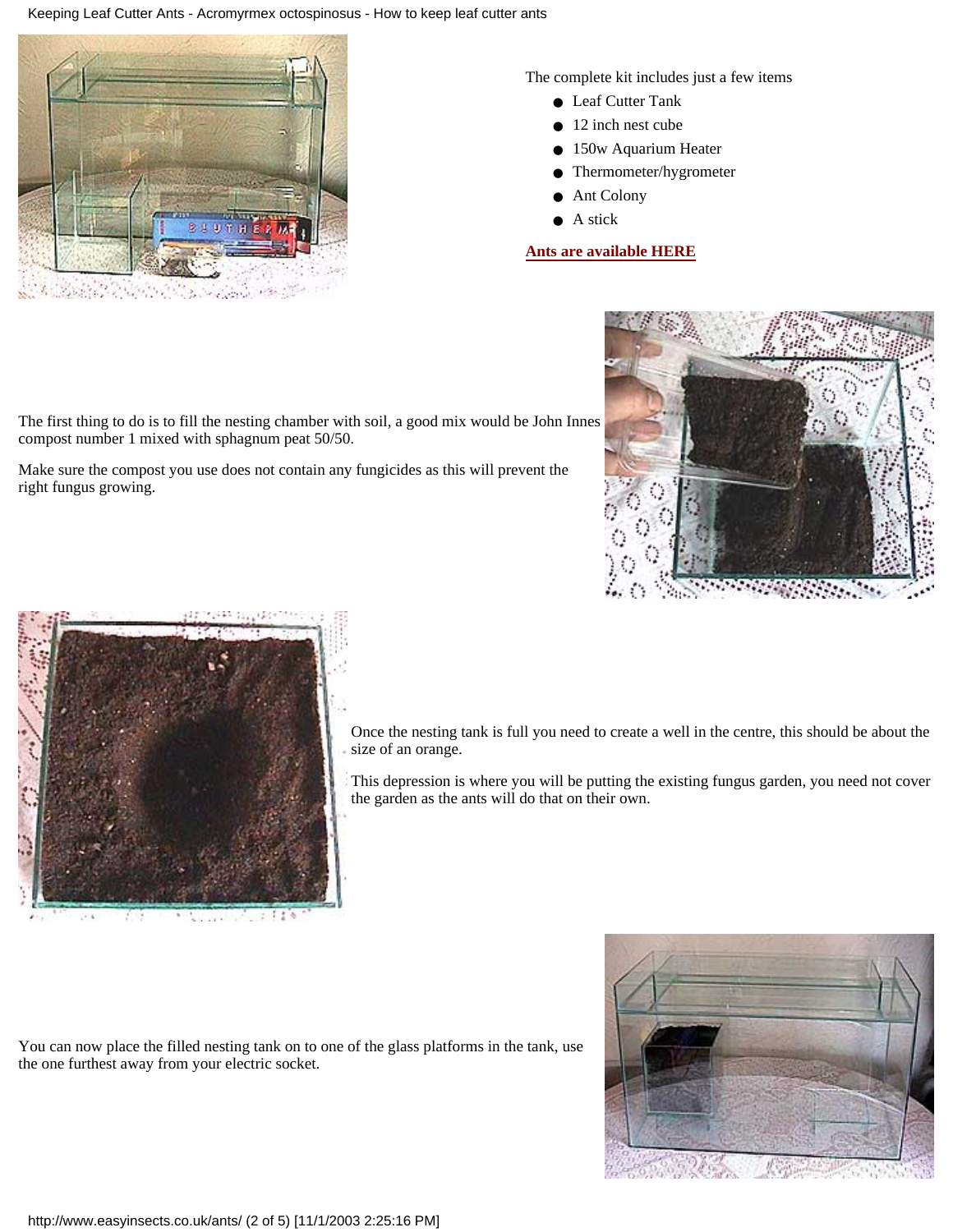

Now is the time to fill the bottom of the main tank with warm water, this should be 30C and add water to just below the glass platforms.

The water is to prevent the ants walking down the glass nesting cube and up the tank walls..

### **Temperature & Humidity for Leaf Cutter Ants**

In nature the ants would dig a tunnel and keep the fungus garden at the right temperature by changing the depth of the nest or its position. In captivity the nest temperature needs to be 25 C (+ or - 2 C). This is for the benefit of the fungus and not for the ants, as the fungus needs this temp and the relative humidity to be able to thrive.

The easiest way to control this is to set the tank heater to 30C and this will translate to an air and therefor nest temperature of 25C.



Set the thermometer on the aquarium heater to 30C and place is on the bottom using the suction cups included with it to fix firmly to the base.

Make sure you have the thermostat end pointing to the end nearest the electric socket.

Turn on the power to the heater only when is is firmly attached to the base and is underwater otherwise it will break.

Here's how the tank set up should look one you've added the nesting cube, water and heater

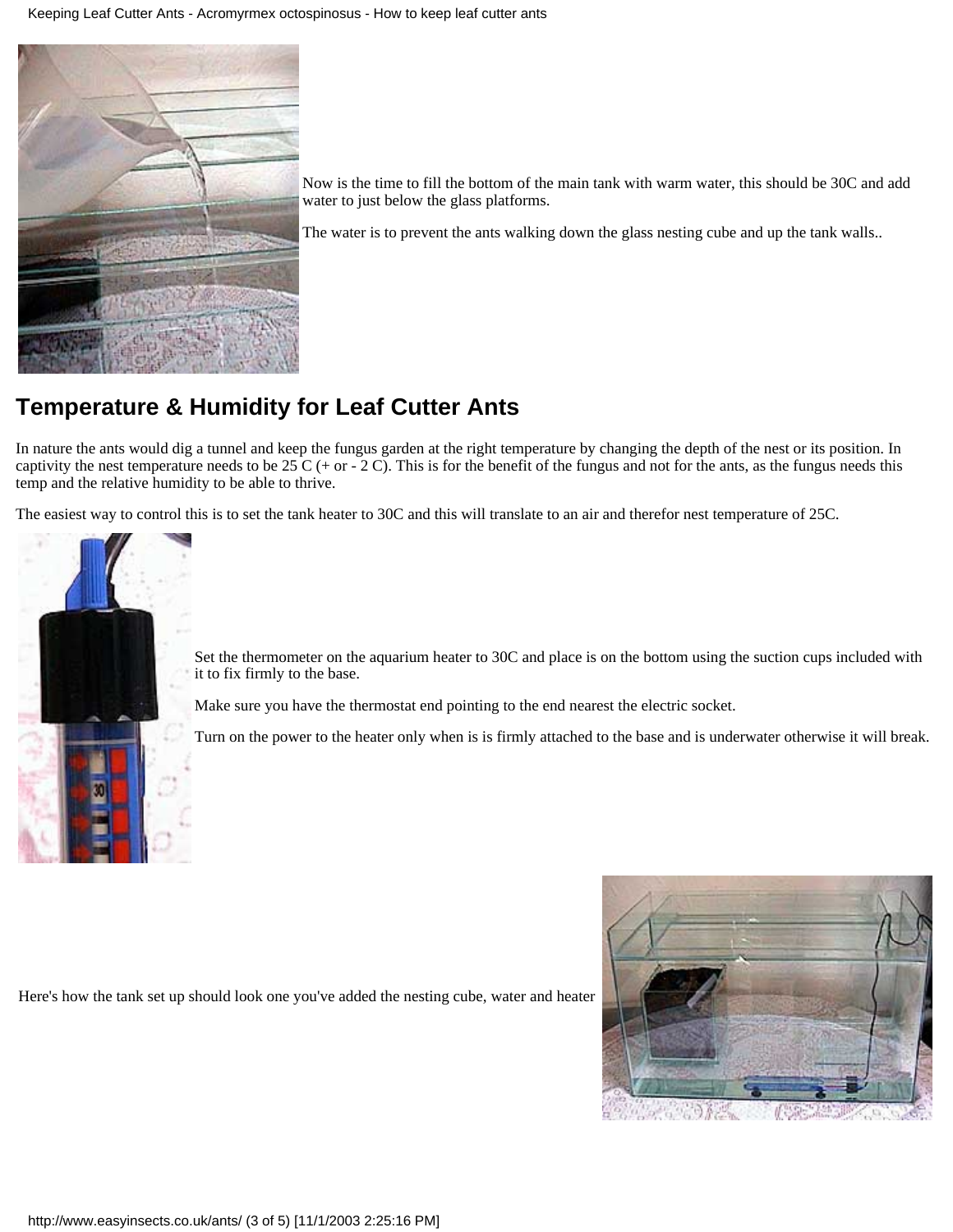Keeping Leaf Cutter Ants - Acromyrmex octospinosus - How to keep leaf cutter ants



You will need to bend the heater wire to the shape of the moat at the top of the tank, this is very easy to do and prevents the ants walking up the wire and escaping.

You can now carefully add the ants and fungus garden to the well you created in the glass nesting cube.





**Feeding Leaf Cutter Ants**

The moat around the top of the tank should now be filled with water or cooking oil. This is the second escape prevention mechanism in place.



Now that the water, nesting tank, heating and moat are in place you can now use a standard gardening cane to bridge the gap between the glass nesting cube and the other glass platform. This is the feeding platform.

You can easily break the end on the cane in such a way that it doesn't actually detach the broken part, this should be shoved in to the compost and the other end rested on the empty glass table.